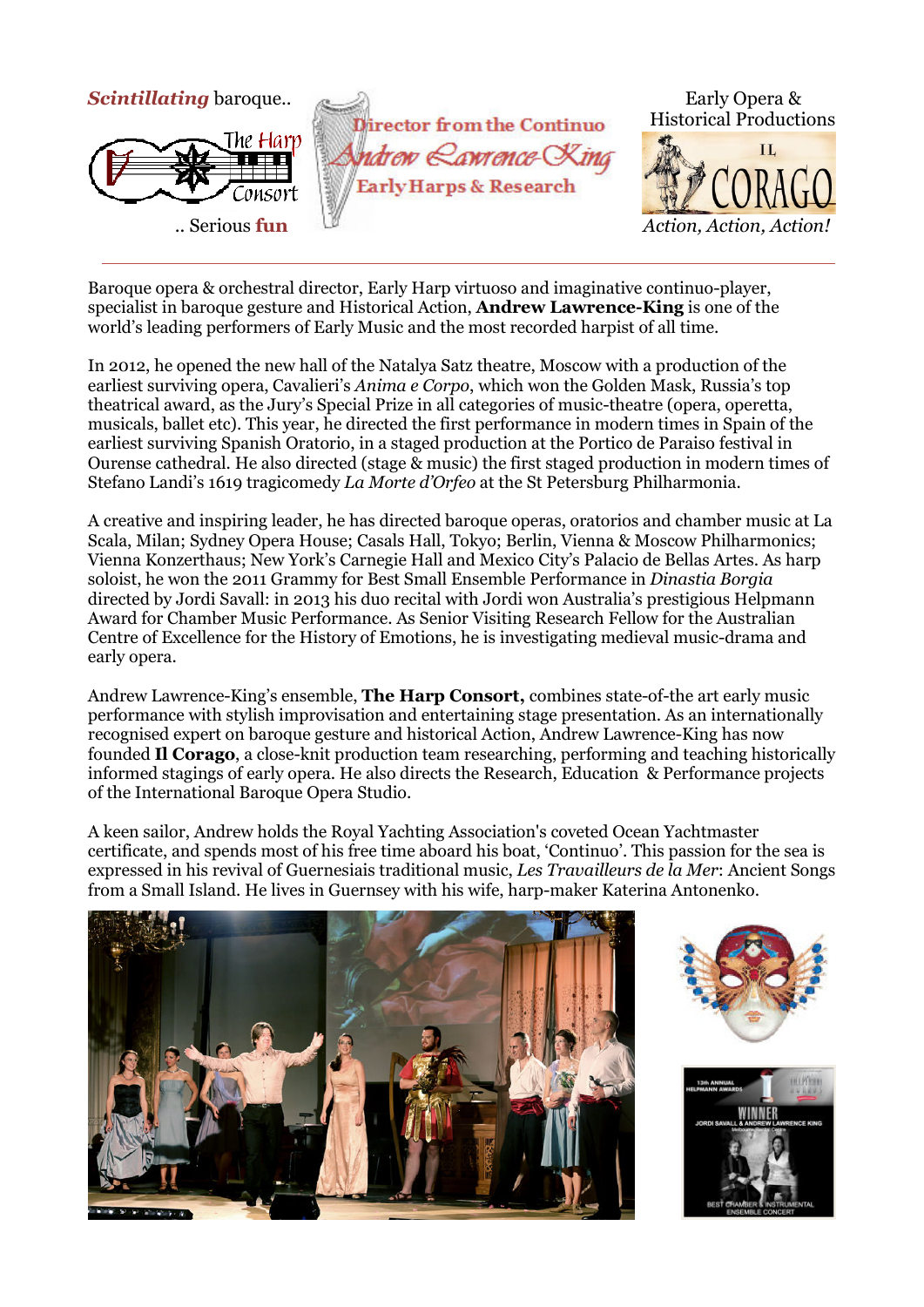Andrew Lawrence-King's musical career began as Head Chorister at the Cathedral and Parish Church of St Peter Port Guernsey, whence he won an Organ Scholarship to Cambridge, completing his studies at the London Early Music Centre. He made his professional debut at London's Royal Albert Hall playing medieval harp in the BBC Promenade Concerts, and rapidly established himself as a versatile continuo-player with Europe's foremost specialist ensembles. In 1988 he founded and co-directed the continuo-group Tragicomedia. He joined Jordi Savall's Hesperion XX, and was appointed Professor of Harp and Continuo at the Akademie für Alte Musik, Bremen, and the Escuela Superior de Musica de Catalunya in Barcelona. He has also taught at the Sibelius Academy and Helsinki Stadia (Finland), and is a regular teacher at the Historical Harp Society of Ireland's *Scoil na gClàirseach.* 

n 1994 Andrew Lawrence-King formed his own ensemble, **The Harp Consort**, and was immediately signed up by Deutsche Harmonia Mundi for a seven-year series of solo and ensemble recordings: *Luz y Norte* [Diapason d'Or & Amadeus magazine's CD of the year]; the medieval 'opera' *Ludus Danielis; Italian Concerto,* on which he is both conductor and concerto soloist [Best Early Music CD, German Phonographic Academy]; *La púrpura de la rosa*, the first New World opera [Noah Greenberg Award].

Andrew's recital CDs include *The Harp of Luduvico* (Spanish & Italian renaissance) *La Harpe Royale* (French Baroque), *His Majesty's Harper* (Dowland & Byrd) and *The Secret of the Semitones* (Bach), and he has also recorded Vivaldi's *Four Seasons* & Handel's first opera, *Almira*, [American Handel Society CD of the Year].

**The Harp Consort** now records exclusively for Harmonia Mundi USA. Their chart-topping first release was *Missa Mexicana*: festive polyphony and popular dances from 17<sup>th</sup>-century Mexico [LondonTimes CD of the Year]. Their second CD, *Miracles* (songs by Gautier de Coincy, 13th -century Prior of Vic) won the Dutch "Edison" award: it was also Gramophone Magazine's Editor's Choice & London Telegraph CD of the Year. Their latest release is *El Arte de Fantasía*: dances, tientos & chansons from the Spanish Golden Age.

Andrew Lawrence-King directed a staged production of Peri's *Euridice* at the Los Angeles Getty Centre for the 400th anniversary of the earliest opera, and he directed the first performance in Florence since 1589 of the Florentine *Intermedi* in its original location, the Palazzo Medici. Last year he directed Monteverdi's *Orfeo* and the medieval *Ludus Danielis* in Copenhagen. His work on 17th-century dances with **The Harp Consort** has won the ensemble an unparalleled reputation for stylish and entertaining stage-shows, and provides the foundation for **Il Corago**, a directorial team offering a unified and stylish approach to staging early opera. Andrew's work on early Irish harps has gained considerable attention in traditional music circles, and two CD volumes of *The Celtic Viol* with Jordi Savall are worldwide best-sellers and winners of the Spanish *Premio* award for two consecutive years. His duo album with Paul Hillier was chosen by Elvis Costello as record of the year in Rolling Stone magazine, and he has been awarded an honorary doctorate by Sheffield University for his achievements in Baroque opera.

Andrew Lawrence-King now divides his time between solo recitals, tours with **The Harp Consort**, productions with **Il Corago**, and appearances as guest director for orchestras, choirs and baroque operas in Europe, Scandinavia and the Americas, interspersed with worldwide performances of *Luz y norte* and *Missa Mexicana*. He is Principal Guest Director of Concerto Copenhagen (Scandinavia's leading baroque orchestra), and the Florentine ensemble, L'Homme Armé (specialising in baroque opera and oratorio). He was awarded a three-year Research Fellowship by the UK Arts and Humanities Research Council to research Spanish Baroque music-drama and has been invited to the University of Western Australia, Perth as Senior Visiting Research Fellow in baroque opera. He is Professor of Early Harp at the Guildhall School of Music and Drama, London and teaches Harp & Continuo at the Royal Danish Academy of Music in Copenhagen. His first solo recital for Harmonia Mundi USA is *Chorégraphie: Music for Louis XIV's Dancing Masters.* 

In recent years Andrew has premiered a newly reconstructed Handel harp concerto and is directing a six-year cycle of performances of the Brandenburg concertos in Finland. He was artistic director for Monteverdi's sword-fighting opera *Combattimento* in conjunction with the London Olympics, and as **Il Corago** directed stage action and music for Purcell's *Dido & Aeneas* with Concerto Copenhagen. At the opening concert of the 2012 Inter-Celtic festival in Lorient and at Womad 2013, Andrew played Carolan and traditional Scots music on early Irish harp.